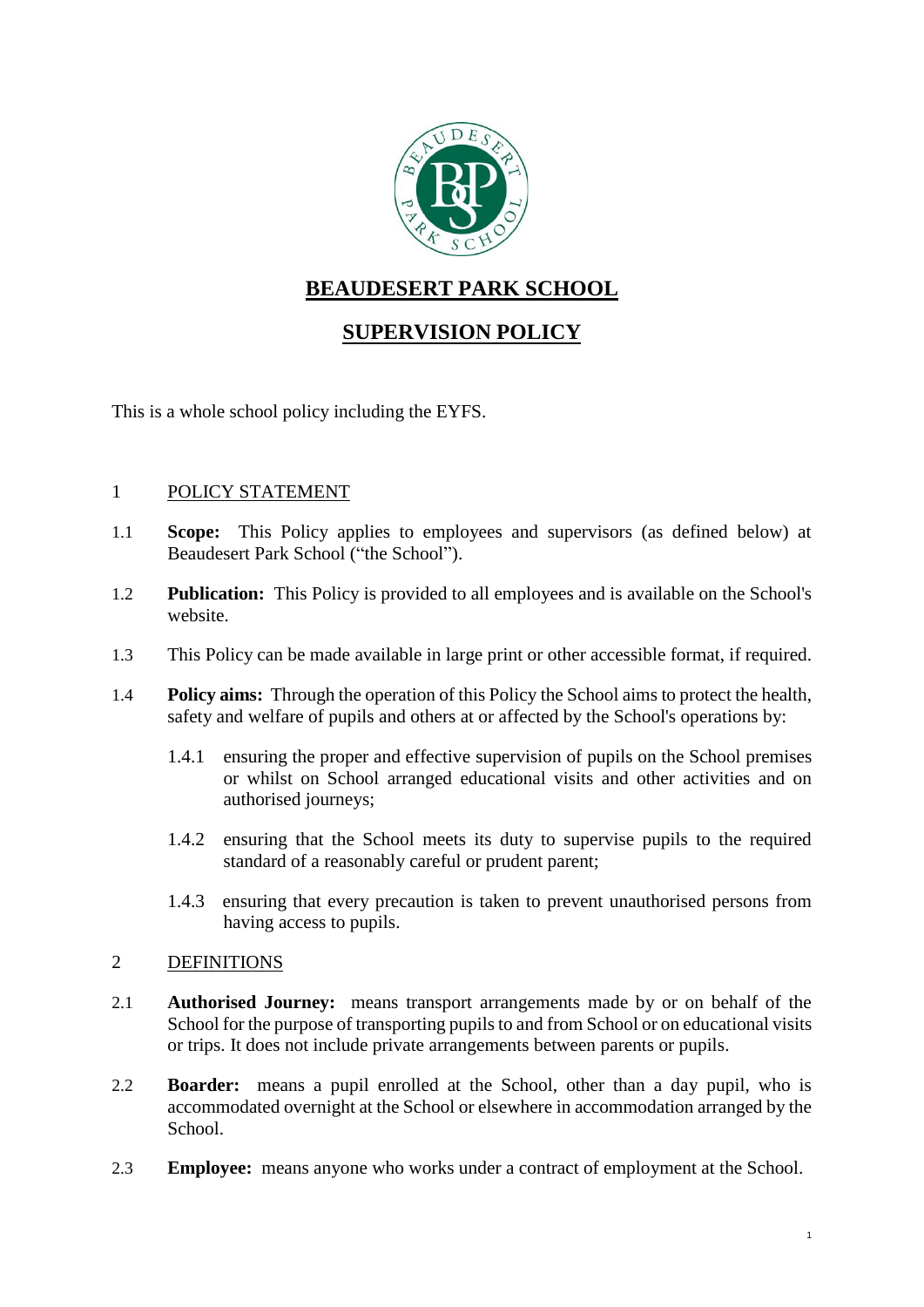- 2.4 **External Provider:** means any person or organisation, other than the School or an Employee, who provides a service and or facilitates an activity under a contract with the School.
- 2.5 **Ratio:** means the number of supervisors to pupils.
- <span id="page-1-0"></span>2.6 **Supervisor:** means any Employee or any other person who has been assigned a designated supervisory role by the School. It can include but is not restricted to: teachers, teaching assistants, graduate assistants , lunchtime supervisors, dinner ladies, temporary or agency workers, peripatetic tutors, instructors (including those engaged by External Providers) and volunteers. It does not include anyone under the age of 18 (including prefects or senior pupils). All Supervisors will have been assessed and authorised in accordance with the School's child protection procedures and safeguarding arrangements and the appropriate legislation and guidance applicable at the time.
- 2.7 **Supervision:** means the effective arrangements for the management and care of pupils whilst under the care of the School, whether on the School premises or otherwise. Supervision may be close or remote: in some instances the School may not require pupils to always be within the sight of or under the direct Supervision of a Supervisor (unless this is specifically required under applicable legislation or guidance, under the terms of this Policy, or if it is determined by the School's risk assessment) but they should be able to summon help quickly in the event of an emergency.
- 2.8 **Teacher:** means an Employee whose principal function is teaching pupils or the management of those Employees who teach pupils.
- 2.9 **Transport Provider:** means a bus, coach, taxi company or other external transport provider which has been authorised for use by the School.
- 2.10 **Visiting Pupil**: means a pupil who is not enrolled as a pupil of the School, but who is on the School premises and / or otherwise accommodated overnight at the School. It does not include circumstances where the School has let the accommodation and / or premises to another organisation and that organisation has assumed total responsibility for the Supervision of the pupils whilst using the School accommodation and / or premises.

## 3 RESPONSIBILITIES

- 3.1 The Governors of the School, as employer, are responsible for ensuring the health, safety and welfare of pupils on the School premises or whilst on School-arranged educational visits, other activities and on Authorised Journeys and the health and safety of those affected by the School's operation. They delegate responsibility for the day to day management of Supervision arrangements at the School to the Head.
- 3.2 The Head is responsible for implementing the terms of this Policy and for ensuring that:
	- 3.2.1 all Employees, Supervisors and pupils understand and adhere to the terms of this Policy and to the School's Supervision arrangements generally;
	- 3.2.2 there are suitable arrangements for the proper and effective Supervision of pupils at all times whilst they are under the care of the School;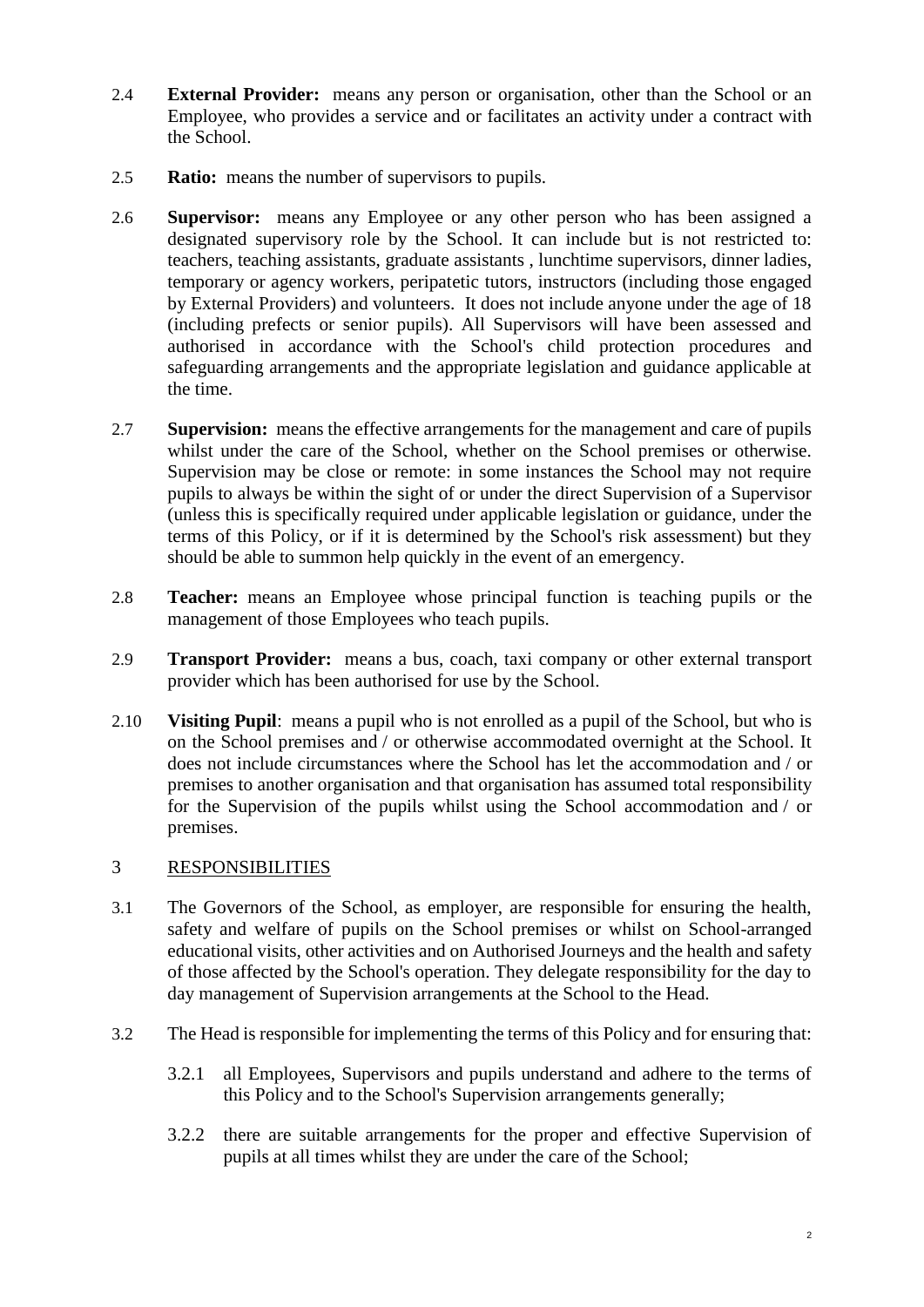- 3.2.3 Supervision arrangements are risk assessed in accordance with the School's health and safety policy.
- 3.3 **Supervisors:** All Supervisors should be aware of and abide by the School's Supervision procedures and the rules on pupil contact in the Staff Handbook and Staff Behaviour Policy.
- 3.4 **Pupils:** pupils must follow the instructions of Supervisors at all times and adhere to School rules.
- 3.5 The School will ensure that pupils are aware of the Supervision arrangements at all times and, in particular, that pupils know:
	- 3.5.1 who is responsible for their Supervision;
	- 3.5.2 who to contact in an emergency;
	- 3.5.3 what to do in an emergency.

#### 4 SECURITY

- 4.1 The School will take all reasonable steps to ensure that there are clear arrangements in place for the Supervision of anyone who is not an Employee or Supervisor (as defined in [2.3](#page-0-0) and [2.6](#page-1-0) above) and who may come into contact with pupils whilst he or she is on School premises or under the care of the School.
- 4.2 The School has a policy of restricting access to the premises and School buildings in order to ensure the safety and security of Employees, pupils and other authorised visitors to the School.
- 4.3 The School takes all reasonable measures to deter unauthorised public access to the School premises and to ensure that unsupervised access to pupils is avoided or restricted to the lowest practicable level.
- 4.4 Any authorised public use of School facilities will be limited to ensure that unsupervised access to pupils is avoided.

## 5 RATIOS

- 5.1 The School will ensure that there is an adequate Ratio (number of supervisors to pupils) whilst pupils are under the School's care.
- 5.2 The Ratio will increase the more complex or hazardous the activity.
- 5.3 All Ratios will be determined by an appropriate risk assessment with reference to the terms of this Policy and any appropriate guidance applicable at the time (except for pupils under 5 where it is determined by statute (see [5.9](#page-3-0) below).
- 5.4 Where a Supervisor is also a parent of a pupil at the School, they should not usually count in the Ratio.
- 5.5 There will be adequate back-up arrangements in place to provide cover in the event of a Supervisor's unforeseen absence or incapacity. Such arrangements may include the redeployment of other suitable Supervisors, regrouping of pupils within classrooms or boarding houses or reorganising activities.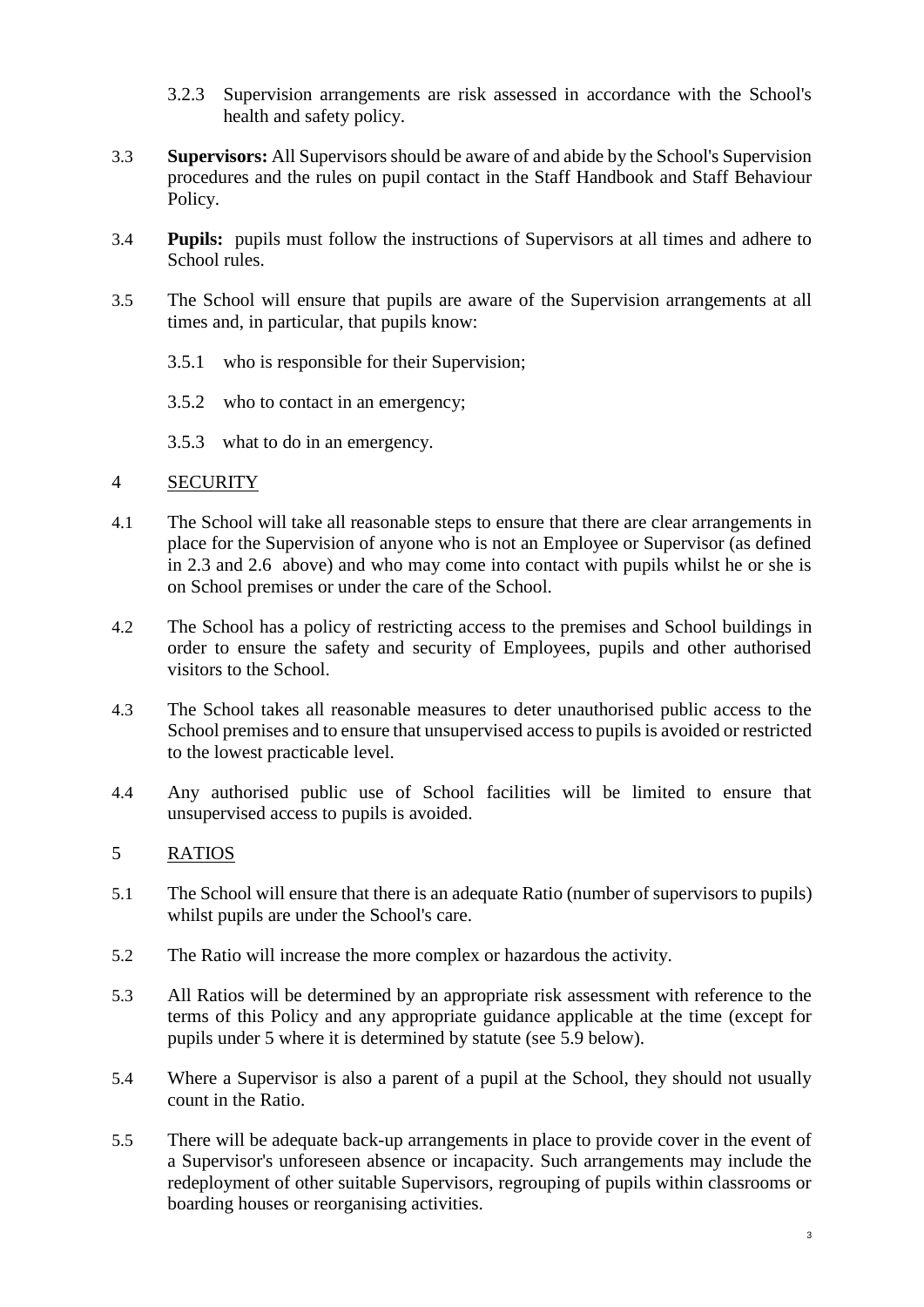- 5.6 Where possible, there should be provision within the Ratio for sufficient Supervisors, in the event of an emergency or incident, to:
	- 5.6.1 deal with any emergency or incident;
	- 5.6.2 seek emergency and / or medical assistance and / or administer first aid;
	- 5.6.3 supervise the remainder of the pupils.
- 5.7 Supervisors must have the appropriate means to communicate with other Supervisors and / or to contact the School in an emergency. Supervisors should obtain School mobiles or radios from the School office for use whilst on duty.
- 5.8 All Pre-Prep Supervisors should take School walkie-talkies with them at all times when they are on duty.
- <span id="page-3-0"></span>5.9 Reception Classes
	- 5.9.1 *The Statutory framework for the early years foundation stage* (EYFS, September 2021) prescribes the mandatory Ratios for pupils in Reception classes, where the majority of pupils are five or over within the school year, as follows:
		- (a) where a Teacher is working directly with pupils the minimum Ratio is 1:30. 'Teacher' in this context is a person with Qualified Teacher Status, Early Years Professional Status, Early Years Teacher Status or another suitable level 6 qualification;
		- (b) where a Teacher is not working directly with pupils the minimum Ratio is 1:8;
		- (c) for out of school care and extra-curricular clubs the minimum Ratio is as (a) or (b) above;
		- (d) there must be at least one Supervisor with a valid paediatric first aid certificate on the premises or on any other School-arranged visit or activity.
	- 5.9.2 The School recognises that these are minimum Ratios. The School will determine whether it is necessary to reduce these Ratios (i.e. to ensure more Supervisors to pupils) by reference to appropriate risk assessments (for example on educational visits the recommended ratio is between 1:4 to 1:6 depending upon the age and requirements of the group).
- 5.10 Nursery
	- 5.10.1 *The Statutory framework for the early years foundation stage* (EYFS, September 2021) prescribes the mandatory Ratios for children of three and above (Nursery), as follows:
		- (a) where a Teacher (QTS or other suitable person as defined above) is working directly with pupils the minimum Ratio is 1:13, and at least one other member of staff is required to hold a full and relevant level 3 qualification;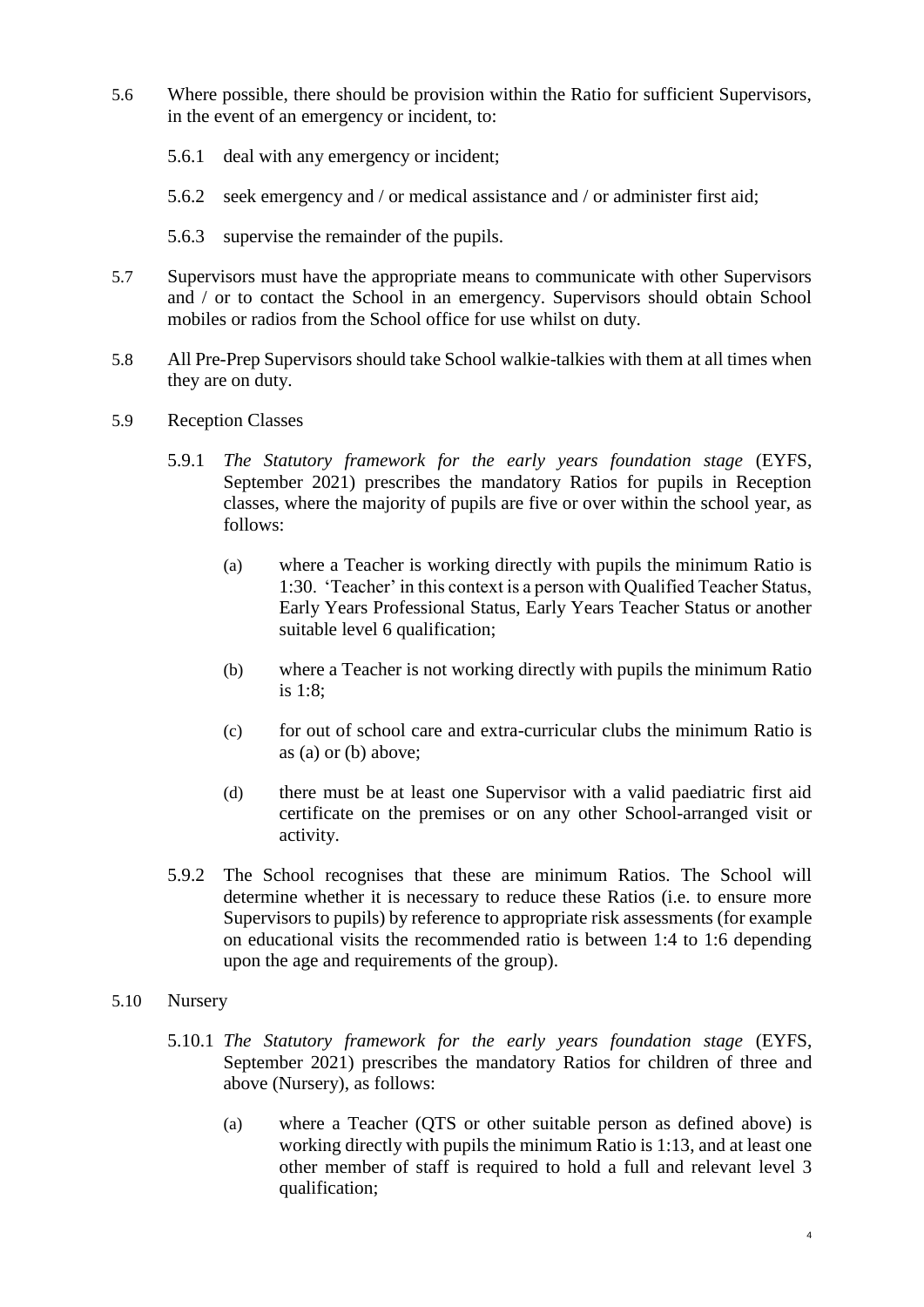- (b) where a Teacher is not working directly with pupils the minimum Ratio is 1:8. At least one member of staff must hold a full and relevant level 3 qualification and at least half of all other staff must hold a full and relevant level 2 qualification;
- (c) for out of school care and extra-curricular clubs the minimum Ratio is as (a) or (b) above;
- (d) there must be at least one Supervisor with a valid paediatric first aid certificate on the premises or on any other School-arranged visit or activity.
- 5.10.2 The School recognises that these are minimum Ratios. The School will determine whether it is necessary to reduce these Ratios (i.e. to ensure more Supervisors to pupils) by reference to appropriate risk assessments (for example on educational visits the recommended ratio is between 1:4 to 1:6 depending upon the age and requirements of the group).
- 5.11 Pre-prep and Prep
	- 5.11.1 A risk assessment will be carried out to determine adequate Ratios (see [6](#page-4-0) below). The School will also have regard to appropriate legislation and guidance in place at the time and the provisions of associated policies such as the educational visits policy when setting Ratios.

#### <span id="page-4-0"></span>6 RISK ASSESSMENTS

- 6.1 Supervision arrangements and Ratios will be considered as part of the overall risk assessment process. Factors which may be considered include:
	- 6.1.1 the gender, age, abilities, behaviour and any special needs or disabilities of pupils;
	- 6.1.2 the nature of the activities in which they are engaged;
	- 6.1.3 the location, environment and conditions in which the activity will take place;
	- 6.1.4 the number, competencies and qualifications of available Supervisors;
	- 6.1.5 the availability of first aid cover;
	- 6.1.6 contingency arrangements for staff absences and illness;
	- 6.1.7 contingency arrangements for other incidents or emergencies;
	- 6.1.8 travel, transport and accommodation arrangements.
- 6.2 There are three different types of risk assessment:
	- 6.2.1 **generic risk assessments** which apply to the School's general day to day activities.
	- 6.2.2 **visit or site specific risk assessments** which will differ from place to place and group to group.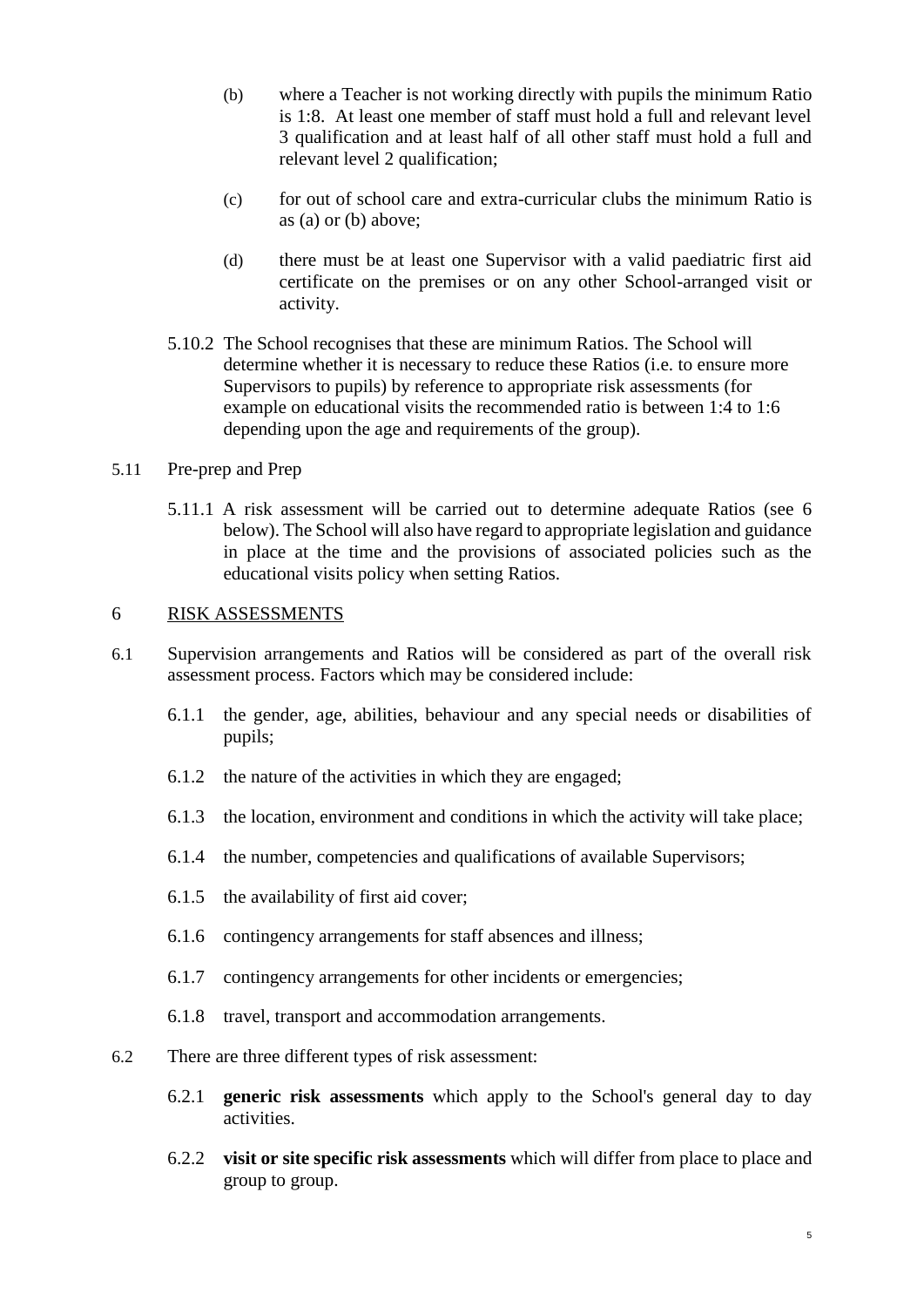- 6.2.3 **dynamic or ongoing risk assessments and reassessments** to take account of any relevant changes in circumstances or factors such as a member of staff having to accompany an injured pupil to hospital.
- 6.3 Any risk assessment should:
	- 6.3.1 identify the potential hazards involved in an activity;
	- 6.3.2 decide who might be harmed and the potential severity of harm;
	- 6.3.3 identify control measures which would reduce the risk;
	- 6.3.4 consider the residual risk;
	- 6.3.5 record the finding.

#### 7 SUPERVISION ARRANGEMENTS DURING THE SCHOOL DAY

- 7.1 During the school day, pupils will not be allowed off-site (unless they are on a School arranged educational visit or trip) unless the School has received a written request from the pupil's parent(s) or guardian(s).
- 7.2 During the School day, staff are deployed as follows:
	- 7.2.1 day and evening duties are timetabled for specific staff. All duties are supervised by members of staff as designated by the Deputy Head and published on the Duty rota. If a duty member of staff is absent, the Deputy Head will organise cover.
	- 7.2.2 all lessons will be supervised either by the relevant Teacher, supported by Classroom Assistant(s), or other Supervisor(s) (as determined by the risk assessment);
- 7.3 Break times and lunchtime
	- 7.3.1 The School will ensure that there is an adequate number of Supervisors on duty to supervise pupils during break times (both indoors and outdoors), including Supervisors who will be specifically responsible for Supervision in the grounds and playground, the dining room, and the changing rooms with reference to the appropriate rotas.
- 7.4 PE and Games
	- 7.4.1 PE is supervised by the class Teacher or PE Teacher, with enhanced Supervision when necessary, e.g. when swimming.
	- 7.4.2 An emergency mobile phone is available for use by Supervisors in the Pavilion at the sports field but staff are encouraged to take a phone with them when going to the fields
	- 7.4.3 When pupils are changing or showering, staff should be sensitive to pupils' need for privacy, while balancing health and safety requirements.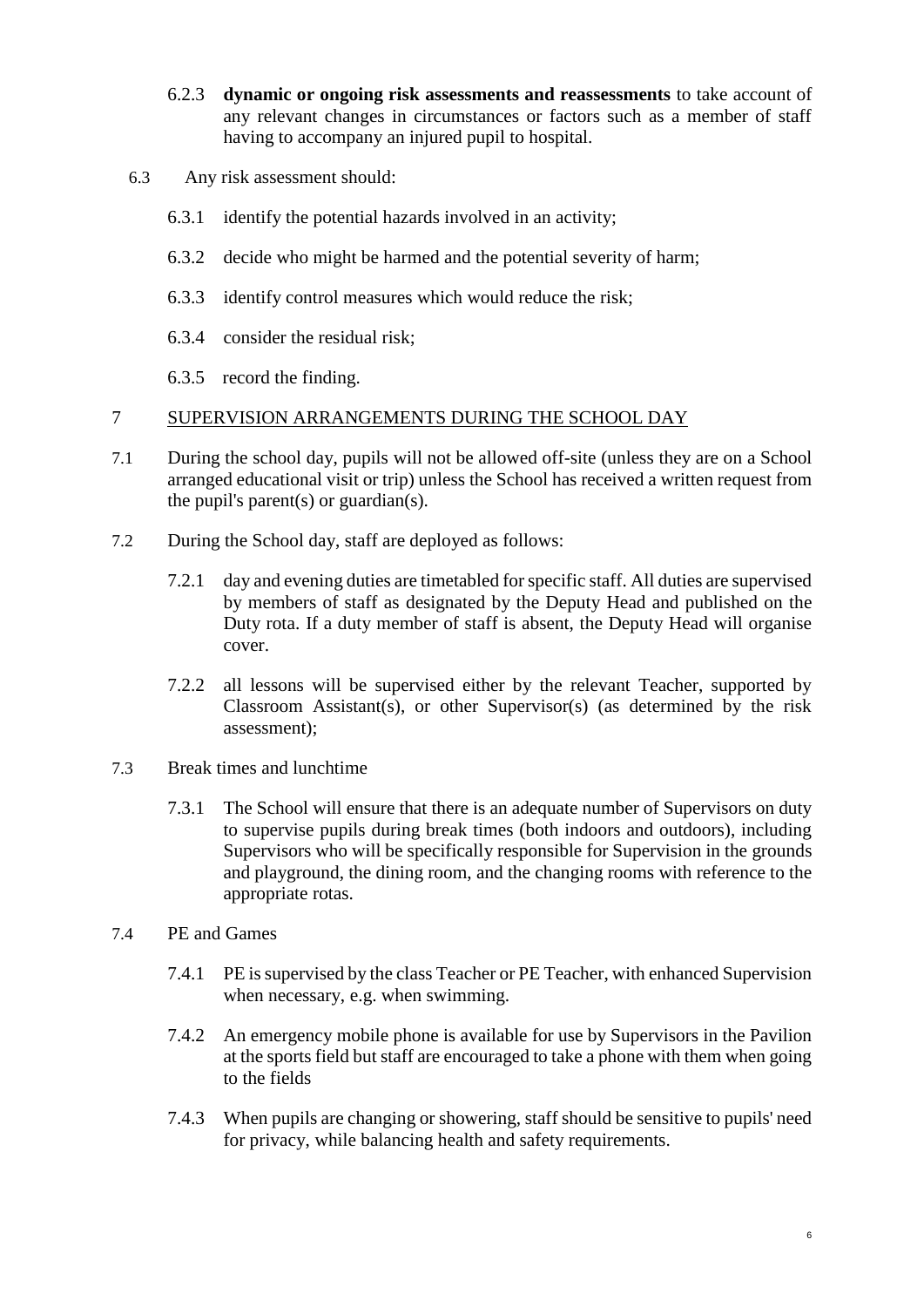- 7.4.4 Supervisors should ensure that there are sufficient arrangements in place to ensure that there is appropriate age group separation in areas used for changing and showering.
- 7.5 Surgery
	- 7.5.1 The School Nurses or Matron are responsible for ensuring that pupils are adequately supervised whilst they are patients in, or attending, the Surgery.

#### 8 SUPERVISION ARRANGEMENTS FOR DAY PUPILS BEFORE AND AFTER **SCHOOL**

- 8.1 All pupils will be appropriately supervised when on the School premises and when entering or leaving it.
- 8.2 Day pupils are allowed on the School site from 8.00am.
	- Prep school children should go to their Form rooms
	- Pre-prep children should go straight to their classrooms.

If prior permission has been granted for children to arrive before 8.00am

- Prep school must go to the dining room.
- Pre-prep children must go to the Pre-prep office
- 8.3 Wherever possible arrangements at the end of the School day should be made for day pupils to leave the School premises by 5.30 pm.
- 8.4 Day pupils will not usually be supervised whilst on the School premises outside of these times, unless they have been signed into Supper by parents that morning or are in prearranged after School care, attending School-arranged extra-curricular clubs or are on School-arranged educational visits. If children in the Prep school have to stay later than 5.30pm, they will remain with the boarders and be supervised by the boarding duty team. Collection up until 6.00pm will be from the main office and from either the dining room or matron's landing after 6.00pm.
- 8.5 Where possible, the School will work with parents to provide a flexible approach to after School care (for example the School has arrangements to Supervise younger pupils until 5.30pm to coincide with the collection of older pupils at the School).
- 8.6 Collection of children from the Pre-prep
	- 8.6.1 School finishes in the Pre-prep department at 3.30pm. If the parent/guardian is not on time for picking up their child, that child will be taken into Late Stay.
	- 8.6.2 Late Stay operates from 3.30 to 5.30 Monday to Friday (with the exception of long leave outs)If the parent/guardian is not on time for picking up their child after Late Stay, that child will remain in the Pre-prep and be looked after by the Head of Pre-prep or designee .
	- 8.6.3 If anyone other than parents/guardian is collecting their child and is aware of this well in advance, they should inform the class teacher via email. Where this information is only available last minute they must telephone the office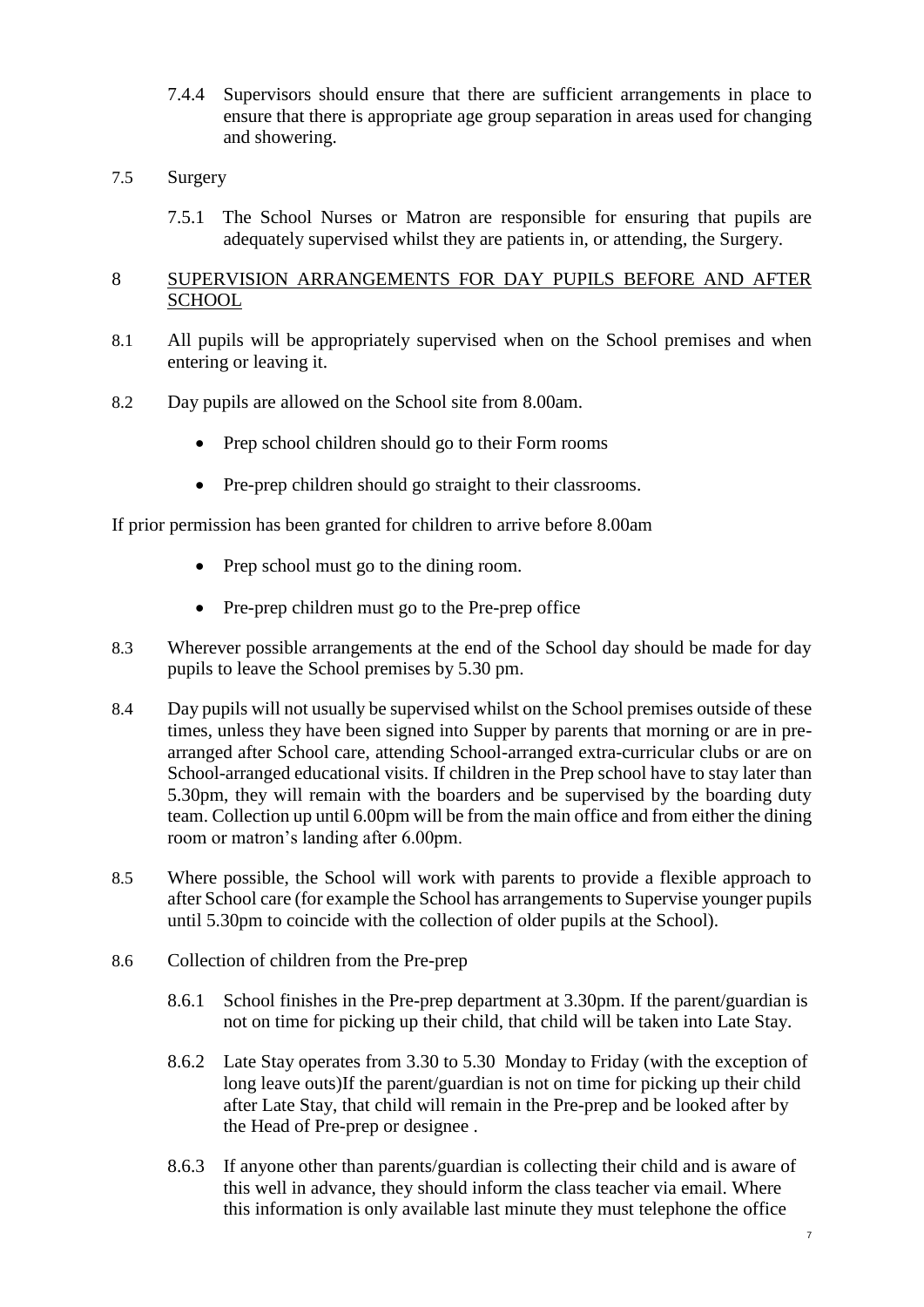outlining who is collecting their child and on what day. The office will inform the class teacher and the Head of Pre-prep. If anyone other than the person stated comes to collect the child, a phone call must be made to the parents of that child. No child will be allowed to leave the Pre-prep building without parent consent.

- 8.6.4 In the event of a non-collection of a child by 6pm, they will be looked after by the Head of Pre-prep or their designee. (usually staff on boarding duty) who will care for the child until they are collected.
- 8.7 Extra-curricular clubs
	- 8.7.1 Activities arranged by the School
		- (a) The terms of this Policy will apply at all times to all after school care and extra-curricular clubs and activities which are arranged by the School.
		- (b) Some of the Pre-prep extra-curricular clubs and activities take place during lunch break, with the exception of some clubs which take place after School.
		- (c) A Ratio of 1:8 is recommended for out of school care and extracurricular clubs for pupils aged 6 to 7.
	- 8.7.2 Activities facilitated but not arranged by the School
		- (a) The School is not responsible for checking the adequacy of supervision arrangements for extra-curricular clubs and activities where the parents contract directly with a tutor or organiser and which take place outside School hours (such as music or sports tuition) and off School premises.
		- (b) In that case it is the parent(s) and / or tutor(s) or organiser's responsibility to ensure that there are adequate arrangements in place for the supervision of the pupil during the session and when the pupil is travelling to and from the session.

## 9 SUPERVISION ARRANGEMENTS FOR BOARDERS OUTSIDE OF TEACHING TIME

- 9.1 The School has a duty rota to ensure that there are adequate Supervision arrangements in place for Boarders at all times. A member of the Senior Management Team is on duty each evening to help oversee supervision and respond to incidents which may occur, as follows
	- Monday Laurie Robinson
	- Tuesday Jamie Holmes
	- Wednesday Helen Bradley
	- Thursday James Standen McDougal
	- Friday Chris Searson
- 9.2 Boarders will be appropriately supervised outside of teaching time (including during breaks, prep time, during evenings outside of prep time, at night time and before school).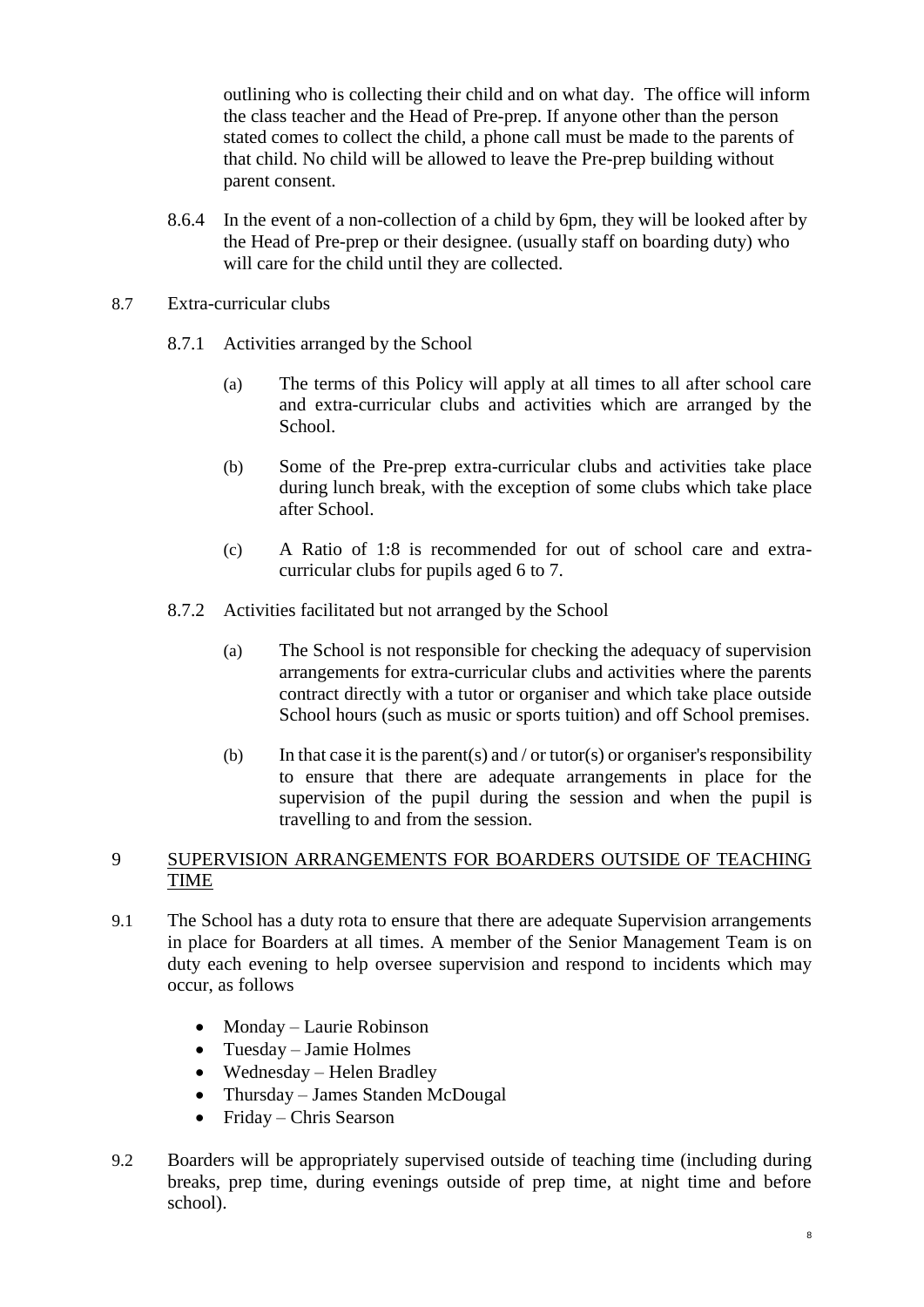- 9.3 Supervising staff will be sufficient in number and deployment for the age, number and needs of Boarders and the locations and activities involved.
- 9.4 The School will ensure that there are satisfactory contingency arrangements in place to cover in the event of unexpected house staff sickness and absence.
- 9.5 Supervision may be close or remote. Boarders temporarily away from the School premises remain under the overall responsibility of a designated Supervisor at all times.
- 9.6 The School will ensure that Boarders are aware at all times of:
	- 9.6.1 the identity of their designated Supervisor;
	- 9.6.2 how to contact their designated Supervisor and, have the means to do so;
	- 9.6.3 the arrangements to contact an alternative member of staff in the event that their designated Supervisor is not available and/or in an emergency.
- 9.7 The School will ensure that there are a sufficient number of Supervisors present and accessible to Boarders at night.
- 9.8 Supervision in the boarding house at night will be by means of appropriate patrolling and/or availability of Supervisors.
- 9.9 Apart from in exceptional circumstances, access for male staff to the Girls' Landing after 7pm will be limited to senior boarding staff and avoided where possible.
- 9.10 Supervisors will be sensitive to the need for privacy, particularly at times when Boarders are dressing, undressing or bathing or showering and will avoid intruding unnecessarily on Boarders' privacy, while balancing health and safety requirements. Supervisors are reminded that they should be "supervising, not watching"

#### 10 VISITING PUPILS

- 10.1 Visiting Pupils who are on the School premises or staying in School accommodation will be regarded as temporary pupils for the purpose of this Policy and the School will liaise with the Visiting Pupil's staff to ensure that they will be adequately supervised at all times when on School premises.
- 10.2 If Visiting Pupils are accompanied by their own staff these staff may be taken into account in the supervision ratios.

#### 11 EDUCATIONAL VISITS

- 11.1 Details of the procedures and recommended Ratios for educational visits, school trips, off-site visits, study and cultural visits, adventure activities and expeditions, overseas trips and residential trips are contained in the Educational Visits Policy, which should be read in conjunction with this policy.
- 11.2 In the event that some Supervision is to be provided by staff from external agencies, trip providers, tour operators or homestays, then the School will ensure that External Providers are appropriately trained and qualified, and checked in accordance with the School's child protection procedures and the applicable guidance available at the time.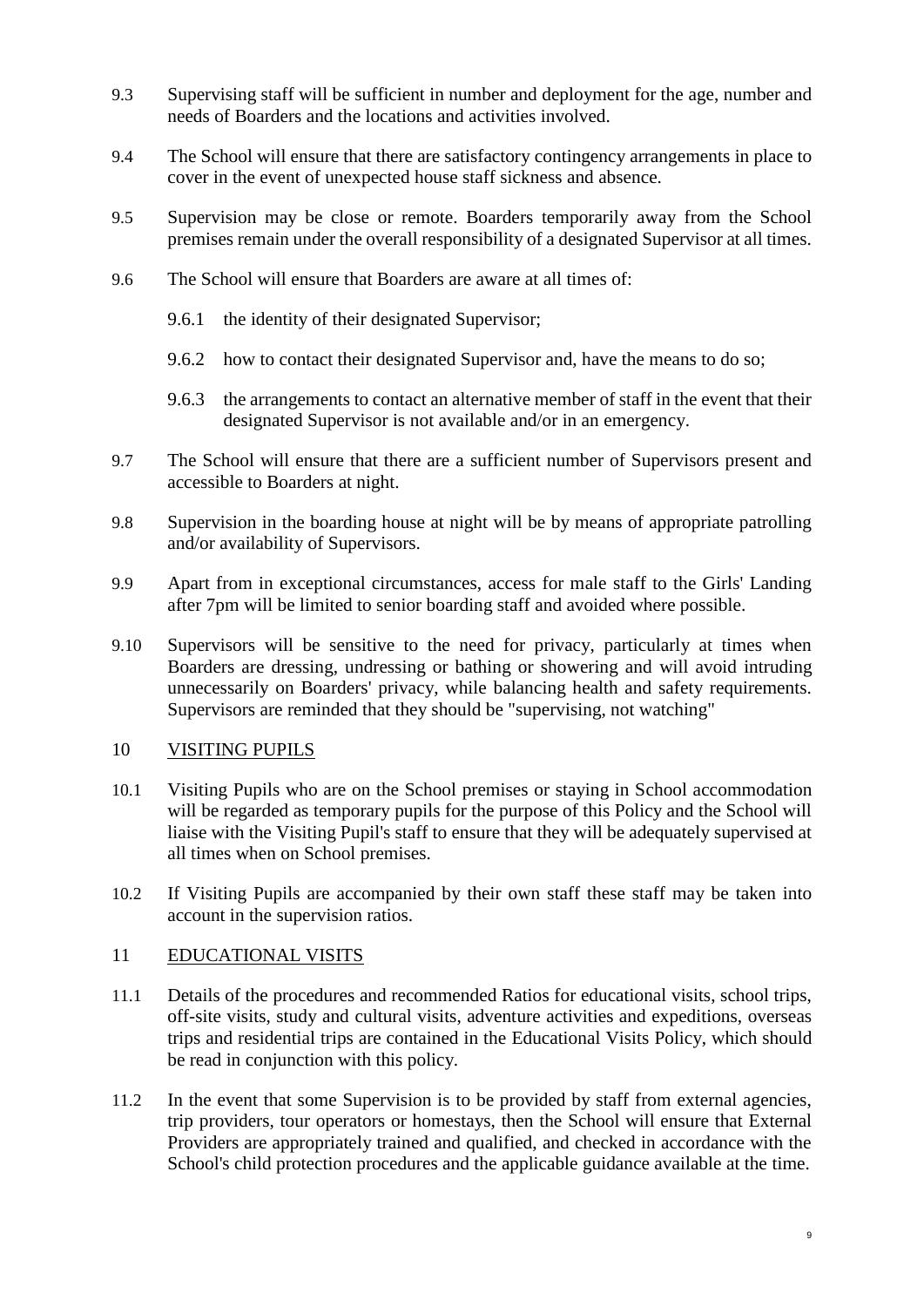- 11.3 The School will ensure that arrangements in respect of Supervision and the responsibilities for pupils are clarified in advance with External Providers, and that it is made clear from the outset whose instructions pupils should follow at all times.
- 11.4 Irrespective of the arrangements agreed as above, School Supervisors remain responsible for the moral and emotional wellbeing of pupils during the educational visits and will not hesitate to withdraw a pupil from an activity they consider to be unsafe or causing distress.
- 11.5 Pupils staying in accommodation on residential visits away from the School premises will be supervised by School staff and / or by legally appointed chaperones and / or External Providers who have been approved by the School to accommodate and supervise them.
- 11.6 School staff will have at least daily contact with pupils who are staying in accommodation on residential visits away from the School premises and will regularly discuss any concerns that they may have in relation to their accommodation or care, or any other aspect of the visit.
- 11.7 Group leaders arranging trips abroad should ensure that there is at least one Supervisor to every ten members of staff of an External Provider, and that there are always enough School Supervisors available in the event of an emergency.

## 12 SCHOOL ARRANGED TRANSPORT

- 12.1 The School will make adequate arrangements for the safety and supervision of pupils on all Authorised Journeys.
- 12.2 The exact nature of the arrangements for the safety and supervision of pupils on Authorised Journeys will be determined by reference to the appropriate risk assessment, the terms of this Policy and other relevant School policies (such as the Educational Visits Policy and School Vehicle (Minibus) Policy).
- 12.3 Only Transport Providers, including bus, coach and taxi companies or other external transport providers, who have been approved by the School will be used on Authorised Journeys.
- 12.4 As part of the School's vetting and approval procedure, the School will ensure that all Transport Providers and their drivers have the appropriate licences and insurance in place and that they have undergone suitable child protection checks in accordance with the School's safeguarding and child protection procedures and appropriate legislation and guidance applicable at the time.

## 13 MONITORING AND REVIEW

- 13.1 Relevant risk assessments will be monitored annually by the Head.
- 13.2 This Policy and related School procedures will be reviewed annually by the Head, and updated as necessary.
- 13.3 In undertaking the monitoring and review, the Head will take into account any accidents or incidents that may indicate problems with Supervision arrangements and any issues raised about Supervision by individual members of staff, parents and / or pupils.